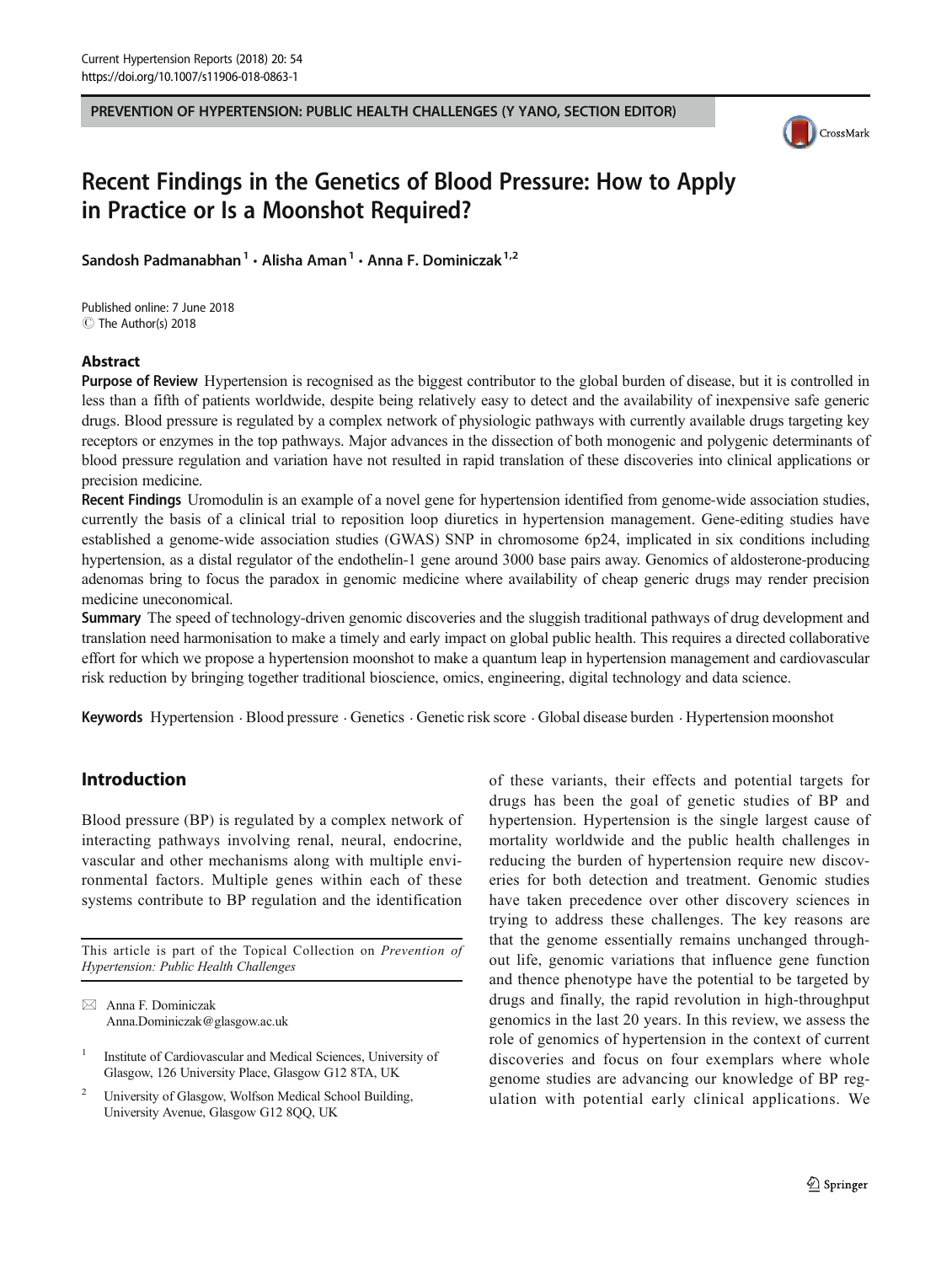finally discuss what is required to move discovery to clinical implementation with demonstrable early and tangible impact on public health.

#### SNPs—'Drinking From the Fire Hose'

The era of genome-wide association studies (GWAS) commenced in 2007, resulting in a torrent of GWAS for a wide range of polygenic traits including hypertension and BP. The hypothesis underlying GWAS is that common variations (SNPs) can have significant impact on common traits and thence human health. Currently, there are over 500 SNPs associated with BP and hypertension  $[1\bullet]$  $[1\bullet]$  $[1\bullet]$  with more likely to be identified when the full value of the UK Bio-Bank genetic data is harnessed. The scale and rate of SNP associations for BP (and for other similar polygenic traits) have been likened to 'drinking from the fire hose' [\[2](#page-4-0)••]. Soon, we expect an acceleration in identification of even more genomic signals from the combination of whole-genome and omics studies on millions of individuals. The 'drinking from the fire hose' analogy is as relevant today as it was in 2007 and highlights the reality of modern genomic studies where physicians and scientists try to keep up with exponential growth in genetic discoveries. The ultimate goal of any genetic study is clinical translation and application. However, technically, GWAS is not designed to inform clinical practice directly in the doctor's office. It is designed to explore genetic architecture at a population level and not at an individual level. Furthermore, the results of GWAS studies do not directly yield a causal gene target or mechanism. This results in an inevitable time lag between GWAS discoveries progressing through underpinning biological studies followed by clinical translation. Most common traits including hypertension demonstrate a handful of early promising functional signals which are the 'low hanging fruit' of potentially translatable signals amongst the hundreds of GWAS signals. In a recent review, overlaying the clinical, therapeutic and molecular genetic timelines of hypertension understanding and scientific progress highlighted three points—(i) hypertension and its complications has been recognised over 2000 years ago; (ii) despite major advances in unravelling the molecular determinants of monogenic forms of hypertension, these have not informed new drug discoveries, and (iii) anti-hypertensive drugs used currently target most of the pathways involved in monogenic hypertension and there have been no new molecular targets for hypertension identified in the last decade [\[3](#page-4-0)]. The explosion of genetic discoveries from genomic studies (GWAS, exome and whole genome studies) is likely to catalyse the next era in BP prevention, detection and management. The biggest bottleneck so far has been linking GWAS SNPs to biology, and this is slow despite recent efforts such as ENCODE [\[4](#page-4-0)], Epigenome Road Map [\[5\]](#page-4-0), and GTEx [[6\]](#page-4-0) allowing functional exploration of risk

variants at genome-wide scale. Though most genetic studies, so far, have focussed on single variant associations, and not on epistasis or gene-environment interactions, there are now efforts to extend studies on these domains. Such studies may identify more new signals, but more importantly bring the environment aspect into consideration (Fig. [1\)](#page-2-0).

### GWAS SNP to Clinical Trial

A GWAS for hypertension using an extreme case-control design identified a SNP in the 5′ region of uromodulin gene (UMOD), which is almost exclusively expressed in the thick ascending limb of the loop of Henle in the kidney. This study identified a potentially novel pathway of BP regulation, which acts through an effect on sodium homeostasis [[7](#page-4-0)]. Moreover, independent studies have identified SNPs highly correlated with the hypertension SNP near UMOD to be associated with chronic kidney disease [[8\]](#page-4-0). Trudu et al. [[9\]](#page-4-0) showed that furosemide treatment significantly enhanced natriuresis and reduced BP levels both in the transgenic mice and in the hypertensive individuals homozygous for the UMOD increasing allele, making this a potentially interesting locus for both hypertension and renal disease [\[7](#page-4-0)–[9\]](#page-4-0). This is now the basis of a clinical trial ([www.clinicaltrials.govN](http://www.clinicaltrials.gov)CT03354897) to reposition a loop diuretic in the hypertension care pathway.

#### Novel Pathways with Potential Translation

The vascular endothelium synthesises and releases a spectrum of vasoactive substances, including nitric oxide (NO), a potent vasodilator. Other vascular relaxation factors include endothelins and prostacyclin. Endothelin-1 (EDN1) activates specific ETA receptors (*EDNRA*) on vascular smooth muscle cells to cause vasoconstriction and cell proliferation. In contrast, endothelial ETB receptors (EDNRB) mediate vasodilatation via release of NO and prostacyclin (PGI2). A GWAS of coronary artery disease (CAD) showed the SNP rs9349379 G allele (frequency 36%) was associated with increased risk of CAD and coronary calcification but decreased risk for four conditions (migraine headache, cervical artery dissection, fibromuscular dysplasia and hypertension [[10,](#page-4-0) [11](#page-4-0)]). This SNP is located within the third intron of the gene encoding phosphatase and actin regulatory protein 1 (PHACTR1). However, functional analysis of this variant showed that it regulates expression of endothelin 1 (EDN1), a gene located 600 kb upstream of PHACTR1. This result was obtained using the new CRISPR/Cas9 gene-editing method to delete a small region of DNA at rs9349379 in human pluripotent stem cells, which were then converted into vascular cell to study how rs9349379 regulates the activity of the physically distant EDN1 gene. Interestingly, variants in the PHACTR1 gene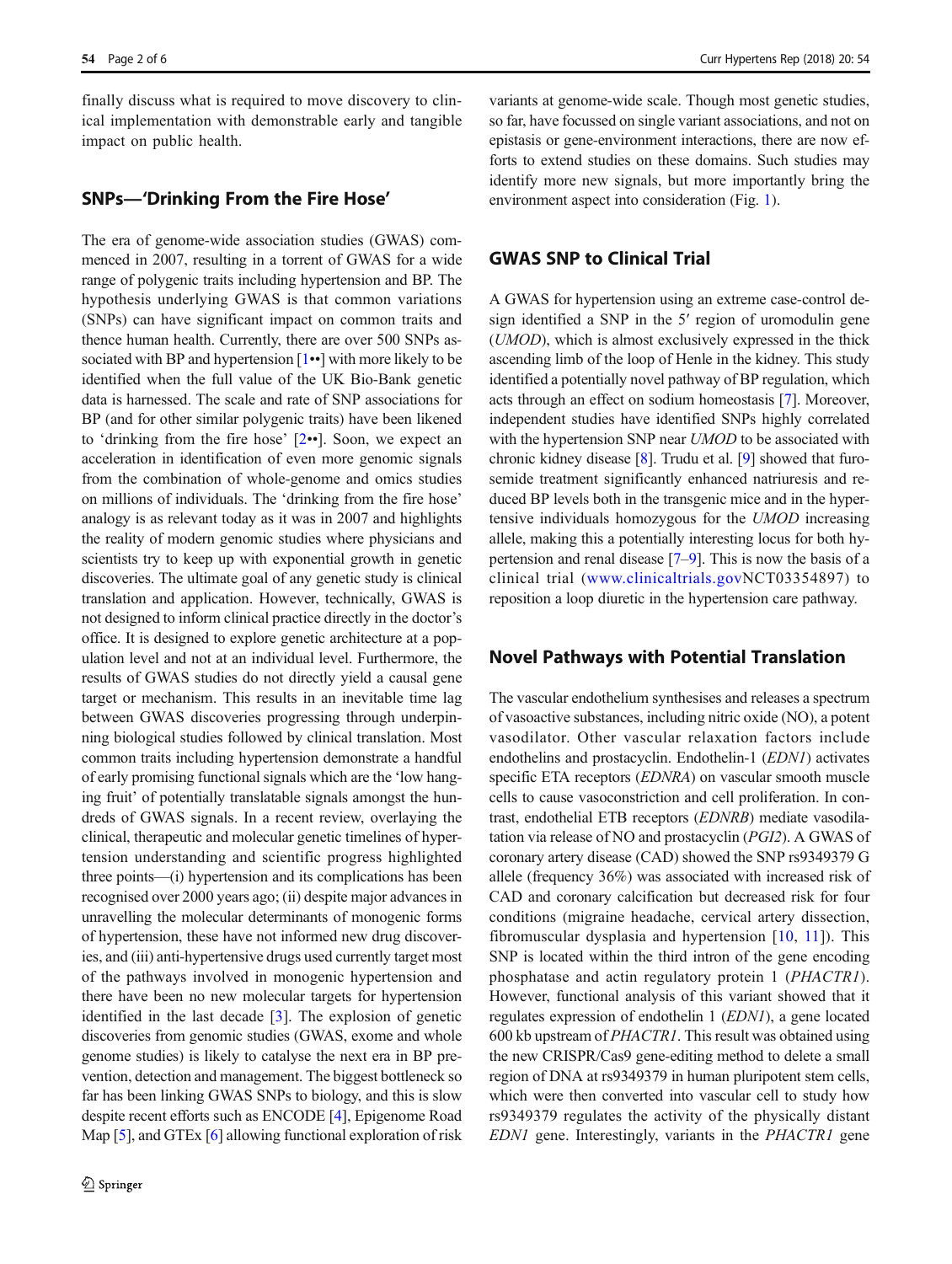<span id="page-2-0"></span>

Fig. 1 Hypertension clinical, therapeutic and genomic timeline. Current hypertension pharmacotherapy whilst not informed by genomics does target many of the pathways involved in monogenic BP syndromes.

The timeline highlights the potential of the modern genomics era for discovery of novel pathways and new drugs for hypertension

have been associated with fibromuscular dysplasia (FMD), a non-atherosclerotic vascular disease leading to stenosis, dissections and aneurysms affecting mainly the renal and cerebrovascular arteries [\[12](#page-4-0)]. This study highlights the complexity of functional analysis of GWAS signals and the value of establishing the true causal gene linked to the GWAS signal. Endothelin receptor antagonists were discovered in the 1980s and are now used in the treatment of pulmonary hypertension. The early trials for hypertension treatment were not encouraging, but it is clear that greater understanding of endothelin regulation from genomic studies may inform future targeted use of endothelin antagonists in the treatment of hypertension.

## Aldosteronism

Aldosterone-producing adenomas (APAs) are found in 1.5– 3.0% of hypertensive patients in primary care and can be cured by surgery. Elucidation of genetic events may improve our understanding of these tumours and ultimately improve patient care. A gain-of-function somatic mutation in a K<sup>+</sup> channel, KCNJ5, which results in membrane depolarization and enhanced aldosterone production, is a common genetic defect noted for  $\sim$  40% of APAs. Mutations in three other genes, encoding the  $\alpha$ -subunit of Na<sup>+</sup>-K<sup>+</sup>-ATPase itself; the ATP2B3, a plasma membrane  $Ca^{2+}$ -ATPase homologous to the sarcoplasmic endoplasmic reticulum  $Ca^{2+}$ -ATPases (SERCA); and *CACNA1D*, encoding an L-type  $Ca^{2+}$  channel CaV1.3, are observed in  $\sim$  7% of the cases [\[13](#page-4-0)]. Whereas APAs in adrenal zona glomerulosa cells harbour gain-offunction mutations in genes important for the regulation of  $Na<sup>+</sup>$  and Ca<sup>2+</sup>-, ATP1A1 and CACNA1D, respectively, KCNJ5 mutations are common in APAs resembling cortisol-secreting cells of the adrenal zona fasciculata [\[14](#page-4-0)••]. Adenomas with KCNJ5 mutations are typical of Conn'<sup>s</sup>

adenoma and tend to be larger than other tumours with fasciculata-like features by histopathology and gene expression analysis, whilst CACNA1D and ATP1A1 mutations appear to be associated with a glomerulosa-like phenotype and are more likely to be diagnosed in older men with resistant hypertension [\[15](#page-5-0), [16](#page-5-0)]. The case of APAs brings to focus a paradox in genomics medicine, the availability of a specific and cheap pharmacologic antagonist of aldosterone, spironolactone, and benign nature of APAs, create a hurdle to embarking on the expensive investigations and surgery, which at best offers 30 to 60% likelihood of curing hypertension  $[14\cdot \cdot]$  $[14\cdot \cdot]$ .

## Mood Disorders and Hypertension Genetics

Although a large body of work has identified associations between mood disorders and cardio-metabolic diseases (such as coronary heart disease and diabetes), the relationship between major depressive disorder/bipolar disorder (MDD/BD) and hypertension has been much less studied. There is however now good evidence of pathophysiological overlap between MDD/BD and hypertension. In clinical practice, changes in mood (both depressive and manic) have long been recognised as side effects of some anti-hypertensive medications [\[17](#page-5-0)] and recent epidemiological work has identified that hypertension is a common comorbidity for individuals with MDD and BD [[18\]](#page-5-0). Furthermore, recent GWASs have established that a locus containing the gene CACNA1C (coding for a subunit of the L-type calcium channel) is a risk factor for BD [\[19](#page-5-0), [20](#page-5-0)]. Similarly, CACNB2, also a voltage-gated calcium channel, is a risk factor for both mood disorders and hypertension. The pathophysiology of hypertension has therefore emerged as an important new potential avenue for developing novel treatment approaches for mood disorders. For example, a recent pilot investigation of the L-type calcium-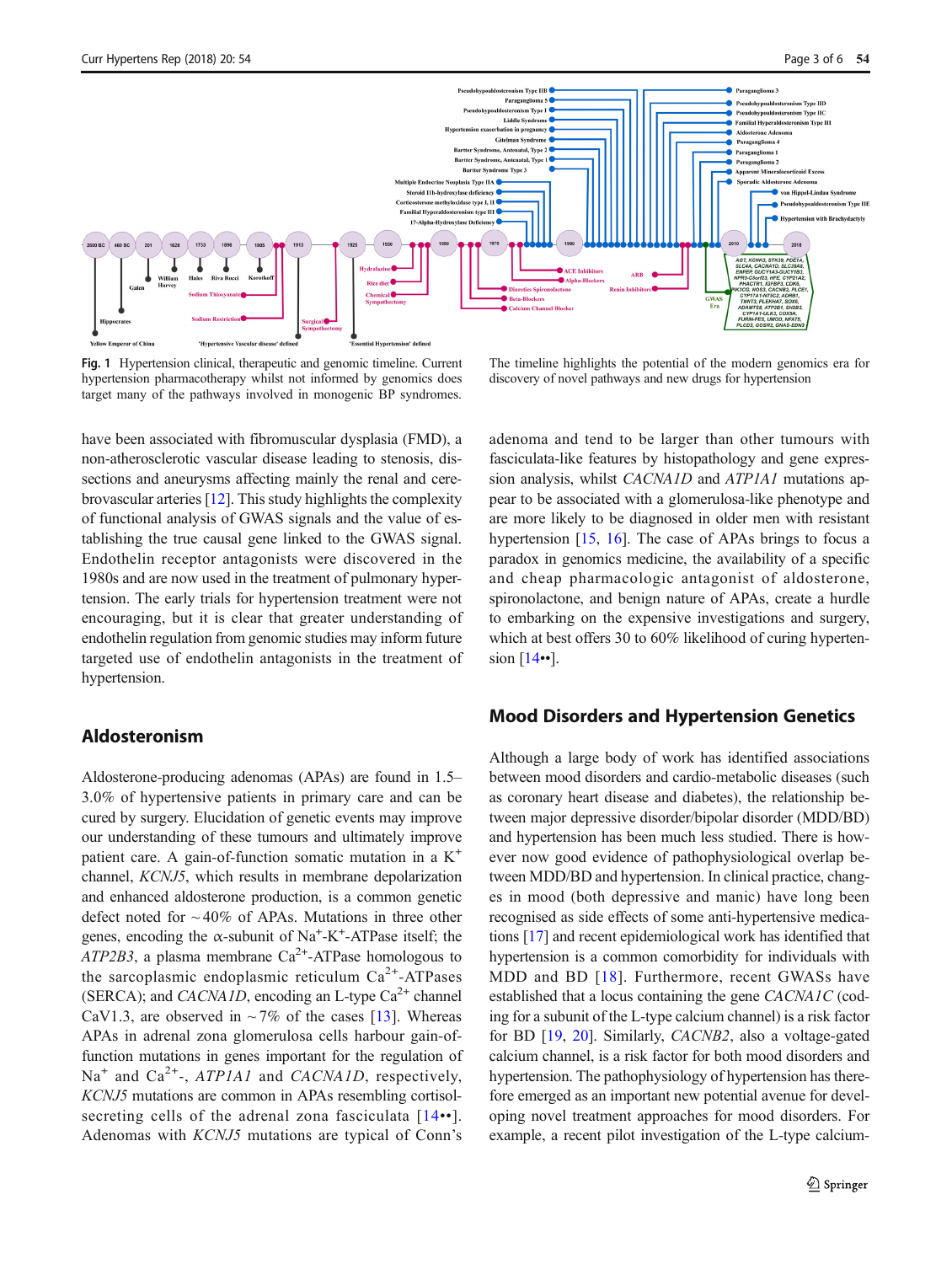channel blocker Isradipine suggested that it may be effective for bipolar depression [\[21\]](#page-5-0). There is also now good evidence from animal models that drugs acting on the renin-angiotensin system (such as ACE-inhibitors) have antidepressant properties [[22\]](#page-5-0). Using data on 144,066 patients from the Glasgow Blood Pressure Clinic Cohort, we recently identified that treatment with ACE inhibitors or angiotensin receptor blockers (ARB) (compared to other classes of anti-hypertensives) is associated with significantly lower rates of new-onset hospital admission for mood disorders [[23\]](#page-5-0).

# Genetic Risk Prediction

Summarising the plethora of genetic findings into a single metric is attractive as it potentially produces an individual risk score that could inform personalised treatment or prevention. A polygenic genotype risk score (GRS) is calculated from GWAS summary statistics by summing the number of risk alleles carried by an individual, weighted by the GWAS effect size. The GRS, by summarising several million genotyped and imputed common genetic variants into a single variable for an individual, is very attractive because of the potential for risk prediction and individualised preventive measures. By rescaling GRS to have a mean of 0 and a standard deviation of 1, an individual's GRS can be converted to quantiles that enable separation of groups with the highest and lowest risks. The GRS of the majority of individuals will be close to the population mean, implying that their predicted risk will be close to the population lifetime disease risk. It is also pertinent to note that the relative risk estimates of GWAS SNPs and GRS are generally < 2 which signifies trivial clinical utility of these with no real relevance to either screening and diagnostic tests, and hence, the realistic conclusion that GRS is not particularly informative for an individual.

A possible clinical use of the GRS is in determining where an individual's GRS lies on the population distribution. For example, preventive measures or regular screening or early treatment may be offered to those individuals in the top 1 or 5% of GRS values, depending on the estimated risk for the disease and its severity. Two studies, one using CAD GRS constructed from 50 CAD risk variants [[24](#page-5-0)••] and another using a GRS constructed from 314 BP risk alleles [[25](#page-5-0)••] showed that lifestyle factors made a similar contribution irrespective of the patient's genetic profile to CAD risk or BP respectively. They suggest that lifestyle measures offer the same benefit from prevention across genetic risk strata. However, this interpretation need to be contextualised on three key issues about lifestyle and prevention—the difficulty in accurately measuring lifestyle exposure, the extrapolation of a single time point measure to lifetime exposure and the fact that lowering BP by lifestyle requires an enormous sustained voluntary effort by the individual. Nevertheless, these studies

exemplify the progress made in genomics and these small incremental steps may be the harbinger of major future advances.

#### The Case for a Hypertension Moonshot

Hypertension is a study in contrasts. It is the leading single risk factor for mortality and global burden of disease with over 1 billion people affected worldwide. The diagnosis of hypertension is still based on measurement using a cuff invented in 1896. The revolution in genomics has resulted in over 500 SNPs associated with BP and over 32 genes associated with monogenic forms of hypertension which is still awaiting entry into clinical applications. Hypertension is one of the diseases whose treatment has been tested by the largest number of randomised clinical trials. However, BP-lowering drugs that are effective and inexpensive are offered to, and regularly used by, only a fraction of the patients who need them. Pharmaceutical companies have largely abandoned the search for a "blockbuster" drug. New drugs and device therapies in development whilst initially promising have not been able to survive the rigour of sham-controlled trials so far. Because of costs, even if successful, they are likely to be directed towards a relatively small minority of the hypertensive population. The differential in the apparent plodding rate of progress in hypertension detection and management and the whirlwind of exploratory, discovery studies from genomics and big data needs to be reconciled for any meaningful leap in hypertension management and cardiovascular risk reduction. This necessitates the pace of progress in disparate but essential strands of basic science, digital technology, innovation, evidence generation and synthesis, clinical, public health and health economic activities to keep pace with each other. A recognition of the scale of effort required to solve the hypertension problem is reflected in the International Society of Hypertension's global synchronised screening campaign which took place for the first time during May 2017 in over 100 countries and screened over 1.2 million people ([http://maymeasure.com/](http://maymeasure.com/about/) [about/](http://maymeasure.com/about/)). Even though this is only a screening programme with plans to continue annually, identifying a large proportion of the 1.2 billion hypertensives worldwide will have implications on the healthcare systems. Solutions are needed on a number of strands to ensure that all individuals who become aware of their BP know what action to take and that this does not unduly burden overstretched healthcare systems. The challenge is to develop and implement these solutions on a global scale quickly. This means making a decade worth of discoveries, validation, testing and implementation in 5 years or less which requires a coming together of the empirical, all-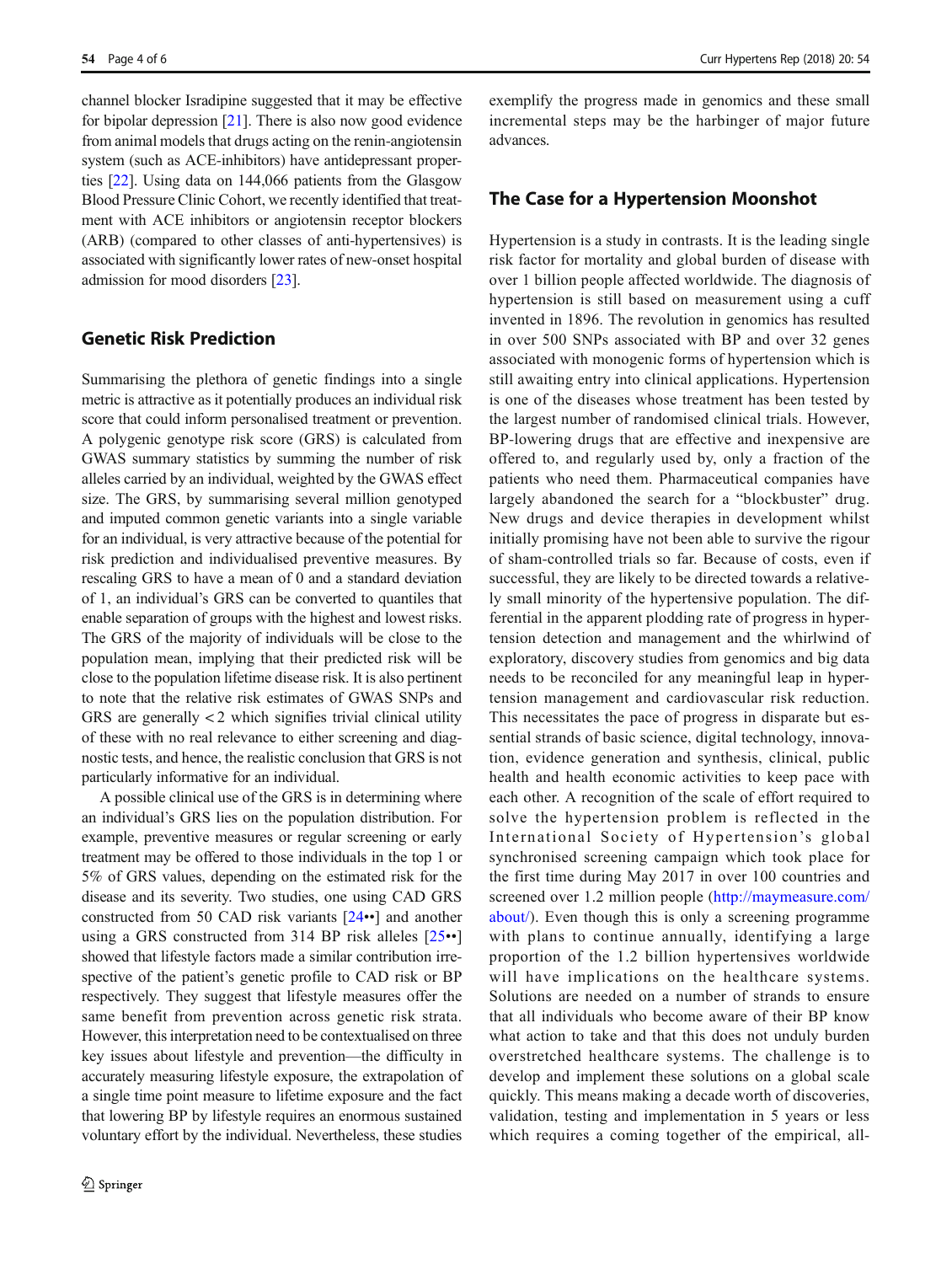<span id="page-4-0"></span>comers, RCT-informed strategies and individualised, multi-omics, big data and technology-driven sciences. Realisation of this goal requires transformative advances focussed on collecting more patient data and enabling faster research, better decision support for physicians and better engagement of patients on a global scale. Thus, there is a strong case for a 'hypertension moonshot' (along the lines of the cancer moonshot) to accelerate screening, diagnosis and management of hypertension. Some of the challenges for the moonshot include newer ways of measuring BP, use of multidimensional data from wearables in phenotyping and monitoring, refining the taxonomy of hypertension using omics and big data, functional dissection and translation of genomic discoveries, and innovative clinical trials to accelerate clinical implementation from prediction to treatment. This would require investigators and stakeholders in biomedical, omics, healthcare, public health, regulatory, digital technology, engineering and pharmaceutical domains to work together in an ecosystem along with patients to identify and overcome bottlenecks. The gains from this will be immediate rather than in the distant future, and developing the multi-disciplinary teams necessary to deliver this over the next 5 years will be an ambitious but not insurmountable challenge.

## **Conclusions**

As hypertension shows no geographic boundaries, the solution to mitigate its risk should be global in scope. Advances in high-throughput genomics have vastly increased our understanding of the genetic architecture of BP and hypertension. The aspiration that this would tangibly improve hypertension management and thence its public health impact has not yet been realised. The burgeoning list of genomic variants associated with BP and hypertension provides a realistic basis for refining the molecular taxonomy of hypertension. However, realistically, any new taxonomy of hypertension should also incorporate patient characteristics including social, lifestyle and environmental influences in addition to molecular and genomic information. Given the global burden of hypertension, a moonshot initiative is essential to harness expertise and knowledge in diverse strands to bring about a rapid and positive impact on global cardiovascular health.

#### Compliance with Ethical Standards

Conflict of Interest The authors declare no conflicts of interest relevant to this manuscript.

Human and Animal Rights and Informed Consent This article does not contain any studies with human or animal subjects performed by any of the authors.

Open Access This article is distributed under the terms of the Creative Commons Attribution 4.0 International License (http:// creativecommons.org/licenses/by/4.0/), which permits unrestricted use, distribution, and reproduction in any medium, provided you give appropriate credit to the original author(s) and the source, provide a link to the Creative Commons license, and indicate if changes were made.

## References

Papers of particular interest, published recently, have been highlighted as:

- •• Of major importance
- 1.•• Padmanabhan, S. and B. Joe, Towards precision medicine for hypertension: a review of genomic, epigenomic, and microbiomic effects on blood pressure in experimental rat models and humans. Physiol Rev, 2017. 97(4): p. 1469–1528. A detailed current state of the art of blood pressure genetics—from animal models to human hypertension.
- 2.•• Hunter DJ, Kraft P. Drinking from the fire hose—statistical issues in genomewide association studies. N Engl J Med. 2007;357(5):436– 9. An early but prescient editorial of the deluge of GWAS discoveries and the challenges posed.
- 3. Padmanabhan S, Caulfield M, Dominiczak AF. Genetic and molecular aspects of hypertension. Circ Res. 2015;116(6):937–59.
- 4. Consortium EP. An integrated encyclopedia of DNA elements in the human genome. Nature. 2012;489(7414):57–74.
- 5. Roadmap Epigenomics C, et al. Integrative analysis of 111 reference human epigenomes. Nature. 2015;518(7539):317–30.
- 6. Consortium GT. The genotype-tissue expression (GTEx) project. Nat Genet. 2013;45(6):580–5.
- 7. Padmanabhan S, et al. Genome-wide association study of blood pressure extremes identifies variant near UMOD associated with hypertension. PLoS Genet. 2010;6(10):e1001177.
- 8. Köttgen A, Glazer NL, Dehghan A, Hwang SJ, Katz R, Li M, et al. Multiple loci associated with indices of renal function and chronic kidney disease. Nat Genet. 2009;41(6):712–7.
- 9. Trudu M, et al. Common noncoding UMOD gene variants induce salt-sensitive hypertension and kidney damage by increasing uromodulin expression. Nat Med. 2013;19(12):1655–60.
- 10. Nikpay M, et al. A comprehensive 1,000 genomes-based genomewide association meta-analysis of coronary artery disease. Nat Genet. 2015;47(10):1121–30.
- 11.•• Gupta RM, et al. A genetic variant associated with five vascular diseases is a distal regulator of endothelin-1 gene expression. Cell. 2017;170(3):522–533 e15. A successful functional dissection of a GWAS SNP from biobank analysis through to CRISPR/Cas9 gene-editing studies which showed how a SNP regulates the activity of the physically distant EDN1 gene .
- 12. Kiando SR, et al. PHACTR1 is a genetic susceptibility locus for fibromuscular dysplasia supporting its complex genetic pattern of inheritance. PLoS Genet. 2016;12(10):e1006367.
- 13.•• Zennaro MC, Boulkroun S, Fernandes-Rosa F. An update on novel mechanisms of primary aldosteronism. J Endocrinol. 2015;224(2): R63–77. A detailed description of genetic mutations in aldosteronism.
- 14.•• Brown MJ. Ins and outs of aldosterone-producing adenomas of the adrenal: from channelopathy to common curable cause of hypertension. Hypertension. 2014;63(1):24–6. An insightful editorial on the prospects for APA treatment